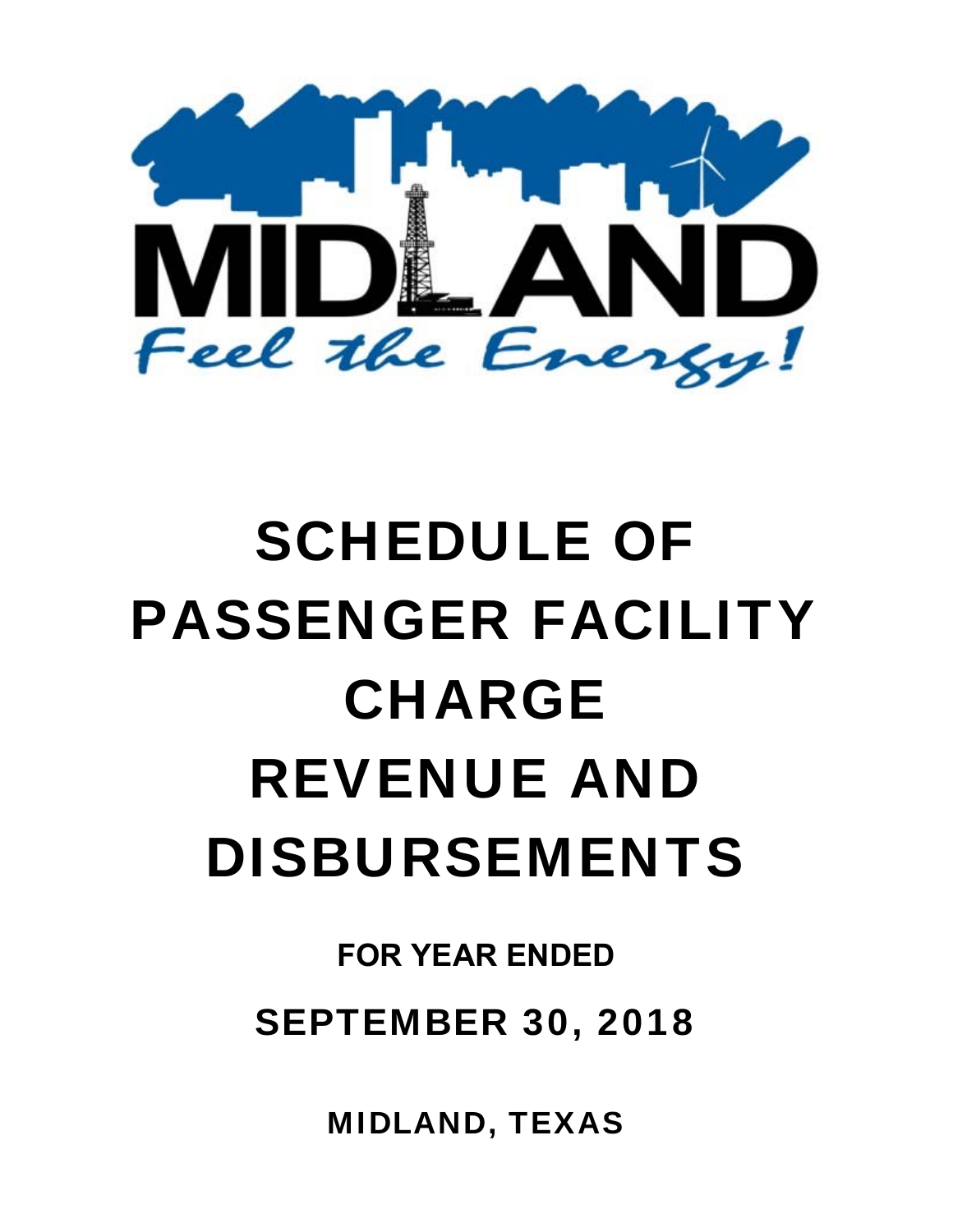## CITY OF MIDLAND, TEXAS MIDLAND INTERNATIONAL AIR AND SPACE PORT YEAR ENDED SEPTEMBER 30, 2018

| <b>TABLE OF CONTENTS</b>                                                                                                                                                                                                                                                                                              | PAGE           |
|-----------------------------------------------------------------------------------------------------------------------------------------------------------------------------------------------------------------------------------------------------------------------------------------------------------------------|----------------|
| Report on Internal Control over Financial Reporting and on<br>Compliance and Other Matters Based on an Audit of Financial<br>Statements Performed in Accordance with Government Auditing<br>Standards - Independent Auditor's Report                                                                                  | 1              |
| Report on Compliance for the Passenger Facility Charge Program;<br>Report on Internal Control Over Compliance; and Report on<br>Schedule of Passenger Facility Charge Revenue and Disbursements<br>in Accordance with the Passenger Facility Charge Audit Guide for<br>Public Agencies - Independent Auditor's Report | 3              |
| Schedule of Passenger Facility Charge Revenue and Disbursements                                                                                                                                                                                                                                                       | 6              |
| Notes to the Schedule of Passenger Facility Charge Revenue and<br><b>Disbursements</b>                                                                                                                                                                                                                                | $\overline{7}$ |
| Passenger Facility Charge Audit Summary – Summary Schedule of<br><b>Prior Audit Findings</b>                                                                                                                                                                                                                          | 9              |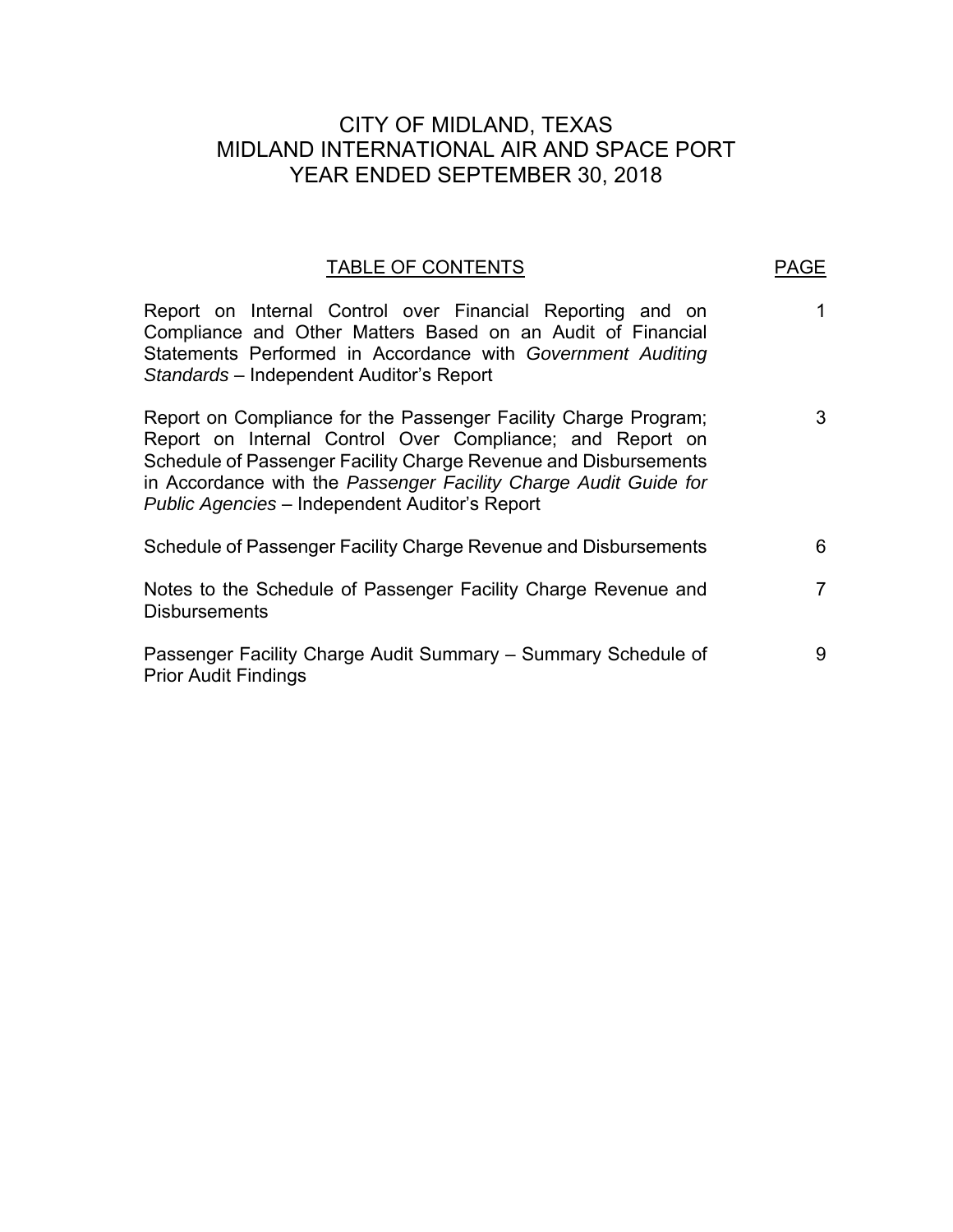## CITY OF MIDLAND, TEXAS MIDLAND INTERNATIONAL AIR AND SPACE PORT

## SCHEDULE OF PASSENGER FACILITY CHARGE REVENUE AND DISBURSEMENTS

FISCAL YEAR ENDED SEPTEMBER 30, 2018

(With Independent Auditor's Reports Thereon)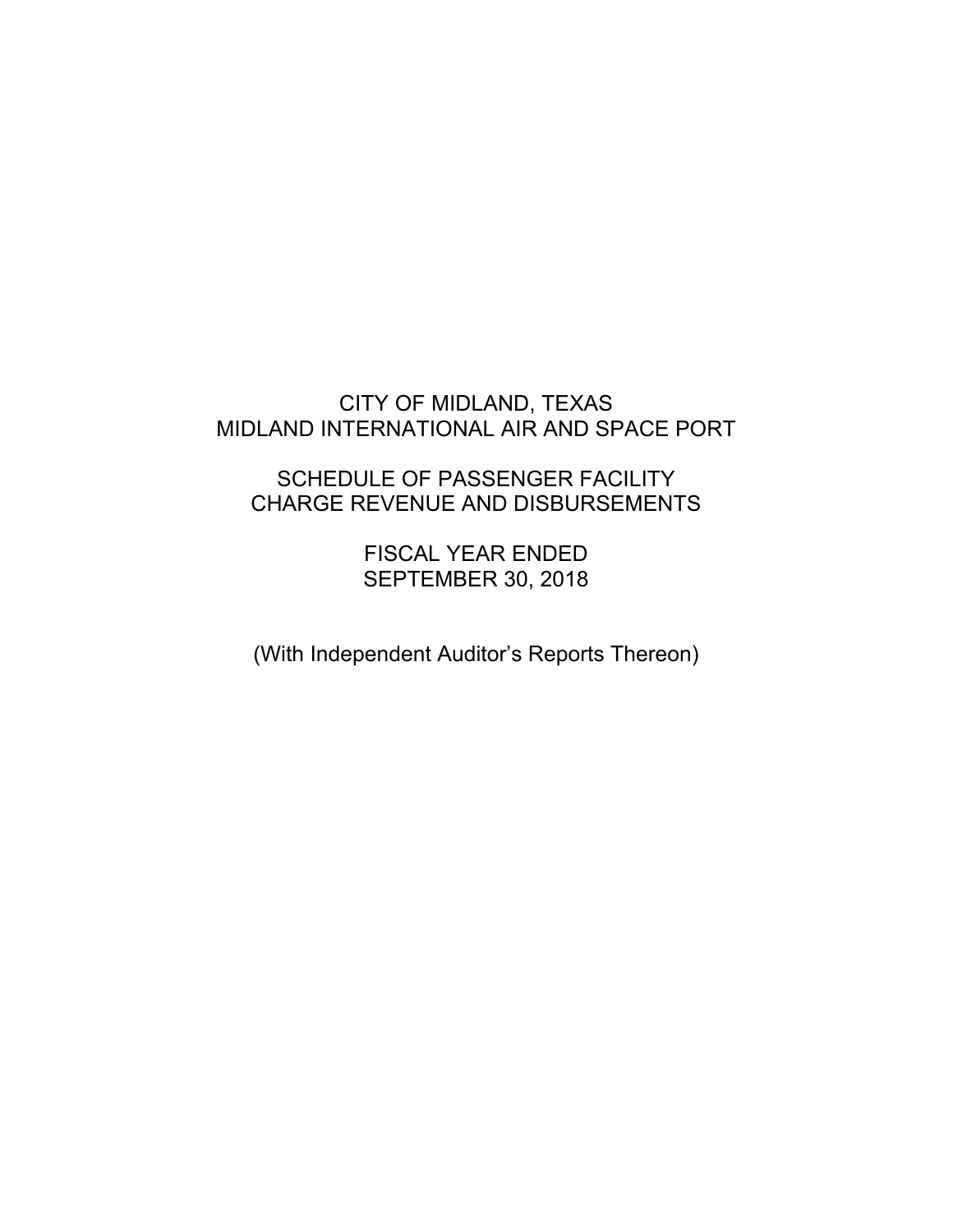

#### **Report on Internal Control over Financial Reporting and on Compliance and Other Matters Based on an Audit of Financial Statements Performed in Accordance with** *Government Auditing Standards*

## **Independent Auditor's Report**

The Honorable Mayor, Members of City Council, and City Manager The City of Midland, Texas

We have audited, in accordance with auditing standards generally accepted in the United States of America and the standards applicable to financial audits contained in *Government Auditing Standards*, issued by the Comptroller General of the United States, the financial statements of the governmental activities, the business-type activities, the aggregate discretely presented component units, each major fund, and the aggregate remaining fund information of the City of Midland, Texas (City), as of and for the year ended September 30, 2018, and the related notes to the financial statements, which collectively comprise the City's basic financial statements, and have issued our report thereon dated May 31, 2019, which contained an emphasis of a matter paragraph regarding a change in accounting principle. The financial statements of Spaceport Development Corporation (Spaceport) and Midland Economic Development Corporation (MDC), component units included in the financial statements of the aggregate discretely presented component units, were not audited in accordance with *Government Auditing Standards*, and accordingly, this report does not include reporting on internal control over financial reporting or instances of reportable noncompliance associated with Spaceport or MDC.

#### **Internal Control over Financial Reporting**

In planning and performing our audit of the financial statements, we considered the City's internal control over financial reporting (internal control) to determine the audit procedures that are appropriate in the circumstances for the purpose of expressing our opinions on the financial statements, but not for the purpose of expressing an opinion on the effectiveness of the City's internal control. Accordingly, we do not express an opinion on the effectiveness of the City's internal control.

A *deficiency in internal control* exists when the design or operation of a control does not allow management or employees, in the normal course of performing their assigned functions, to prevent, or detect and correct, misstatements on a timely basis. A *material weakness* is a deficiency, or a combination of deficiencies, in internal control, such that there is a reasonable possibility that a material misstatement of the entity's financial statements will not be prevented, or detected and corrected, on a timely basis. A *significant deficiency* is a deficiency, or a combination of deficiencies, in internal control that is less severe than a material weakness, yet important enough to merit attention by those charged with governance.

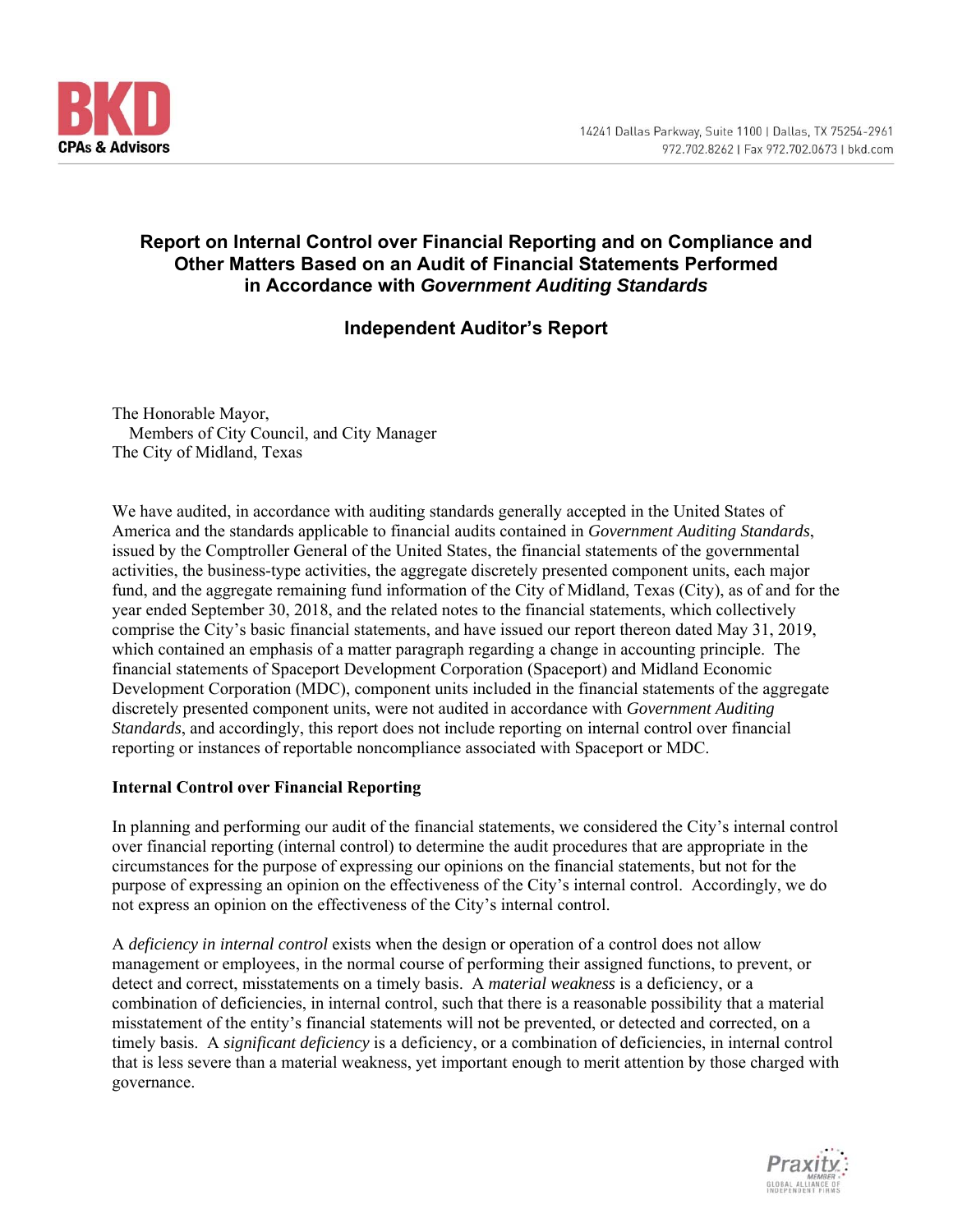The Honorable Mayor, City Council, and City Manager The City of Midland, Texas

Our consideration of internal control was for the limited purpose described in the first paragraph of this section and was not designed to identify all deficiencies in internal control that might be material weaknesses or significant deficiencies. Given these limitations, during our audit we did not identify any deficiencies in internal control that we consider to be material weaknesses. However, material weaknesses may exist that have not been identified.

#### **Compliance and Other Matters**

As part of obtaining reasonable assurance about whether the City's financial statements are free from material misstatement, we performed tests of its compliance with certain provisions of laws, regulations, contracts and grant agreements, noncompliance with which could have a direct and material effect on the determination of financial statement amounts. However, providing an opinion on compliance with those provisions was not an objective of our audit, and accordingly, we do not express such an opinion. The results of our tests disclosed no instances of noncompliance or other matters that are required to be reported under *Government Auditing Standards*.

#### **Purpose of this Report**

The purpose of this report is solely to describe the scope of our testing of internal control and compliance and the results of that testing, and not to provide an opinion on the effectiveness of the entity's internal control or on compliance. This report is an integral part of an audit performed in accordance with *Government Auditing Standards* in considering the entity's internal control and compliance. Accordingly, this communication is not suitable for any other purpose.

**BKD,LLP** 

Dallas, Texas May 31, 2019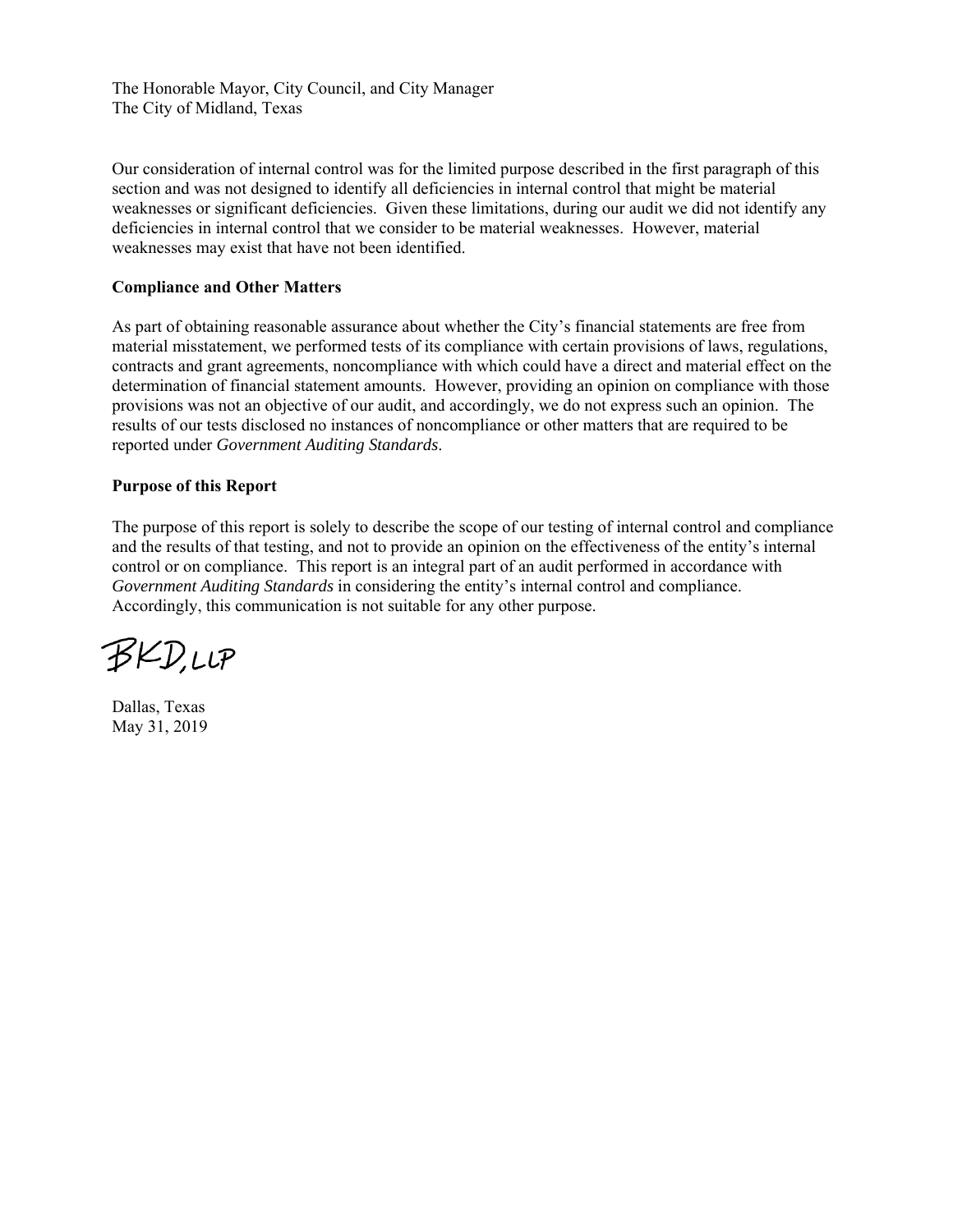

## **Report on Compliance for the Passenger Facility Charge Program, Report on Internal Control Over Compliance; and Report on Schedule of Passenger Facility Charge Revenue and Disbursements**

## **Independent Auditor's Report**

The Honorable Mayor, Members of City Council, and City Manager The City of Midland, Texas

#### **Report on Compliance for the Passenger Facility Charge Program**

We have audited the City of Midland, Texas's (City) compliance with the types of compliance requirements described in the *Passenger Facility Charge Audit Guide for Public Agencies* (Guide), issued by the Federal Aviation Administration that could have a direct and material effect on the City's passenger facility charge program for the year ended September 30, 2018.

#### *Management's Responsibility*

Management is responsible for compliance with the federal statutes, regulations and the terms and conditions of its passenger facility charge program.

#### *Auditor's Responsibility*

Our responsibility is to express an opinion on compliance of the City's passenger facility charge program based on our audit of the types of compliance requirements referred to above. We conducted our audit of compliance in accordance with auditing standards generally accepted in the United States of America; the standards applicable to financial audits contained in *Government Auditing Standards*, issued by the Comptroller General of the United States; and the Guide. Those standards and the Guide require that we plan and perform the audit to obtain reasonable assurance about whether noncompliance with the types of compliance requirements referred to above that could have a direct and material effect on the passenger facility charge program occurred. An audit includes examining, on a test basis, evidence about the City's compliance with those requirements and performing such other procedures as we considered necessary in the circumstances.

We believe that our audit provides a reasonable basis for our opinion on compliance. However, our audit does not provide a legal determination of the City's compliance.

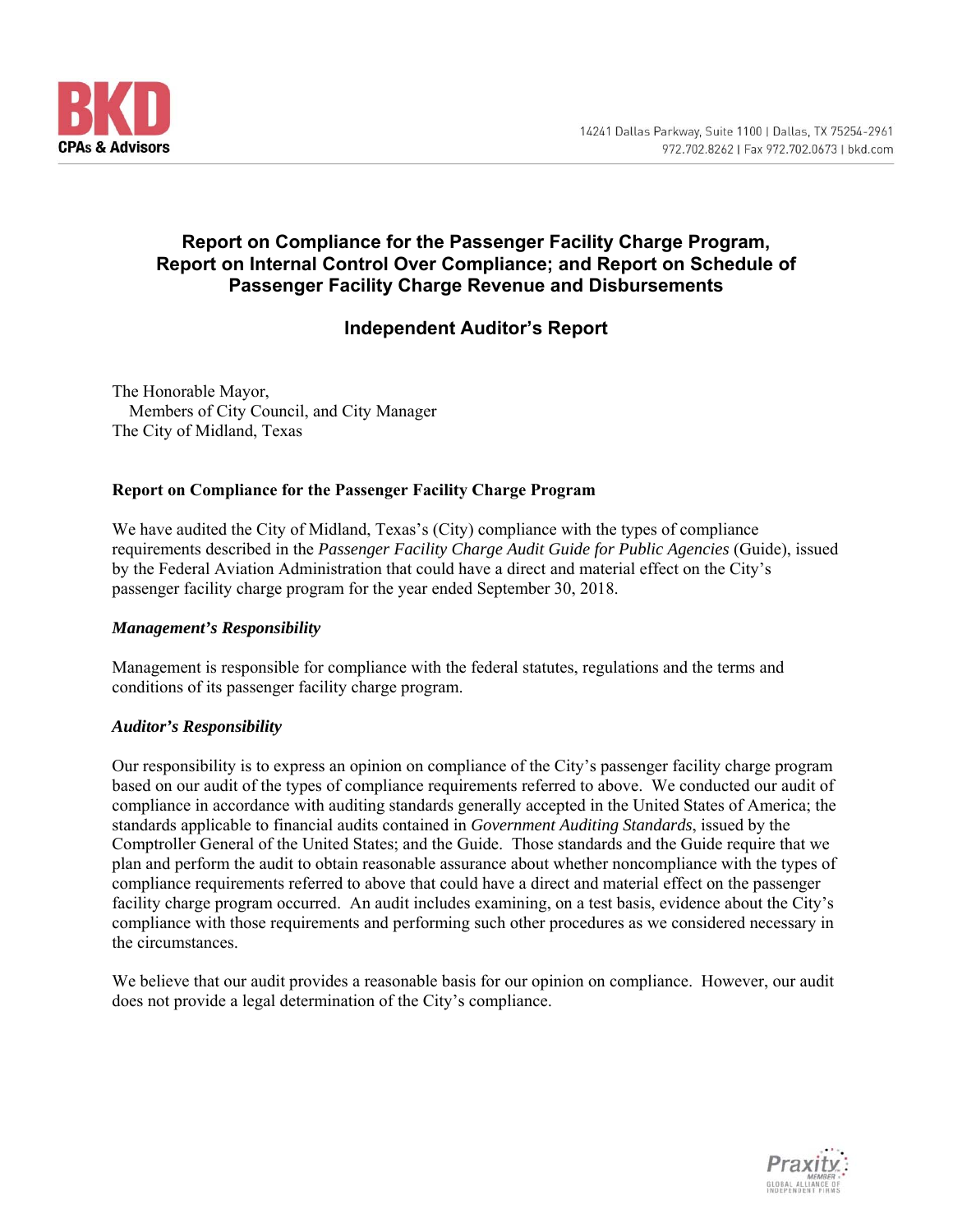The Honorable Mayor, City Council, and City Manager The City of Midland, Texas

#### *Opinion on Passenger Facility Charge Program*

In our opinion, the City complied, in all material respects, with the types of compliance requirements referred to above that could have a direct and material effect on its passenger facility charge program for the year ended September 30, 2018.

#### **Report on Internal Control Over Compliance**

Management of the City is responsible for establishing and maintaining effective internal control over compliance with the types of compliance requirements referred to above. In planning and performing our audit of compliance, we considered the City's internal control over compliance with the types of requirements that could have a direct and material effect on the passenger facility charge program to determine the auditing procedures that are appropriate in the circumstances for the purpose of expressing our opinion on compliance for the passenger facility charge program and to test and report on internal control over compliance in accordance with the Guide, but not for the purpose of expressing an opinion on the effectiveness of internal control over compliance. Accordingly, we do not express an opinion on the effectiveness of the City's internal control over compliance.

A *deficiency in internal control over compliance* exists when the design or operation of a control over compliance does not allow management or employees, in the normal course of performing their assigned functions, to prevent, or detect and correct, noncompliance with a type of compliance requirement of the passenger facility charge program on a timely basis. A *material weakness in internal control over complianc*e is a deficiency, or combination of deficiencies, in internal control over compliance such that there is a reasonable possibility that material noncompliance with a type of compliance requirement of the passenger facility charge program will not be prevented, or detected and corrected, on a timely basis. A *significant deficiency in internal control over compliance* is a deficiency, or a combination of deficiencies, in internal control over compliance with a type of compliance requirement of the passenger facility charge program that is less severe than a material weakness in internal control over compliance, yet important enough to merit attention by those charged with governance.

Our consideration of internal control over compliance was for the limited purpose described in the first paragraph of this section and was not designed to identify all deficiencies in internal control over compliance that might be material weaknesses or significant deficiencies. We did not identify any deficiencies in internal control over compliance that we consider to be material weaknesses. However, material weaknesses may exist that have not been identified.

The purpose of this report on internal control over compliance is solely to describe the scope of our testing of internal control over compliance and the results of that testing based on the requirements of the Guide. Accordingly, this report is not suitable for any other purpose.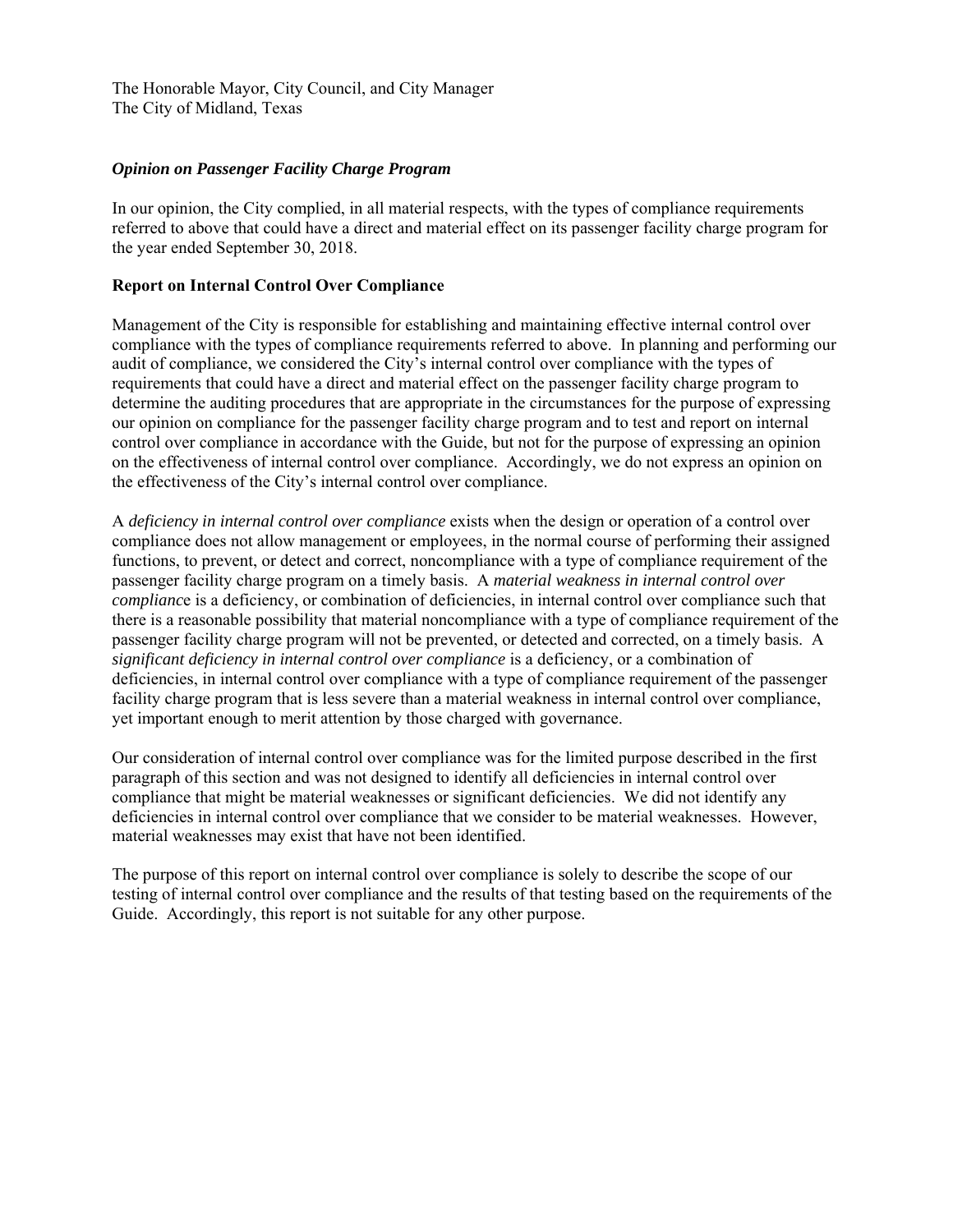The Honorable Mayor, City Council, and City Manager The City of Midland, Texas

#### **Report on Schedule of Passenger Facility Charge Revenue and Disbursements**

We have audited the basic financial statements of the City of Midland, Texas, as of and for the year ended September 30, 2018, and have issued our report thereon dated May 31, 2019, which contained unmodified opinions on those basic financial statements and an emphasis of a matter paragraph regarding a change in accounting principle. Our audit was performed for the purpose of forming opinions on the basic financial statements as a whole. The accompanying Schedule of Passenger Facility Charge Revenue and Disbursements is presented for purposes of additional analysis, as specified in the Guide, and is not a required part of the basic financial statements. Such information is the responsibility of management and was derived from, and relates directly to the underlying accounting and other records used to prepare the basic financial statements. The information has been subjected to the auditing procedures applied in the audit of the basic financial statements and certain additional procedures, including comparing and reconciling such information directly to the underlying accounting and other records used to prepare the basic financial statements or to the basic financial statements themselves, and other additional procedures in accordance with auditing standards generally accepted in the United States of America. In our opinion, the Schedule of Passenger Facility Charge Revenue and Disbursements is fairly stated in all material respects in relation to the basic financial statements as a whole.

BKD,LLP

Dallas, Texas May 31, 2019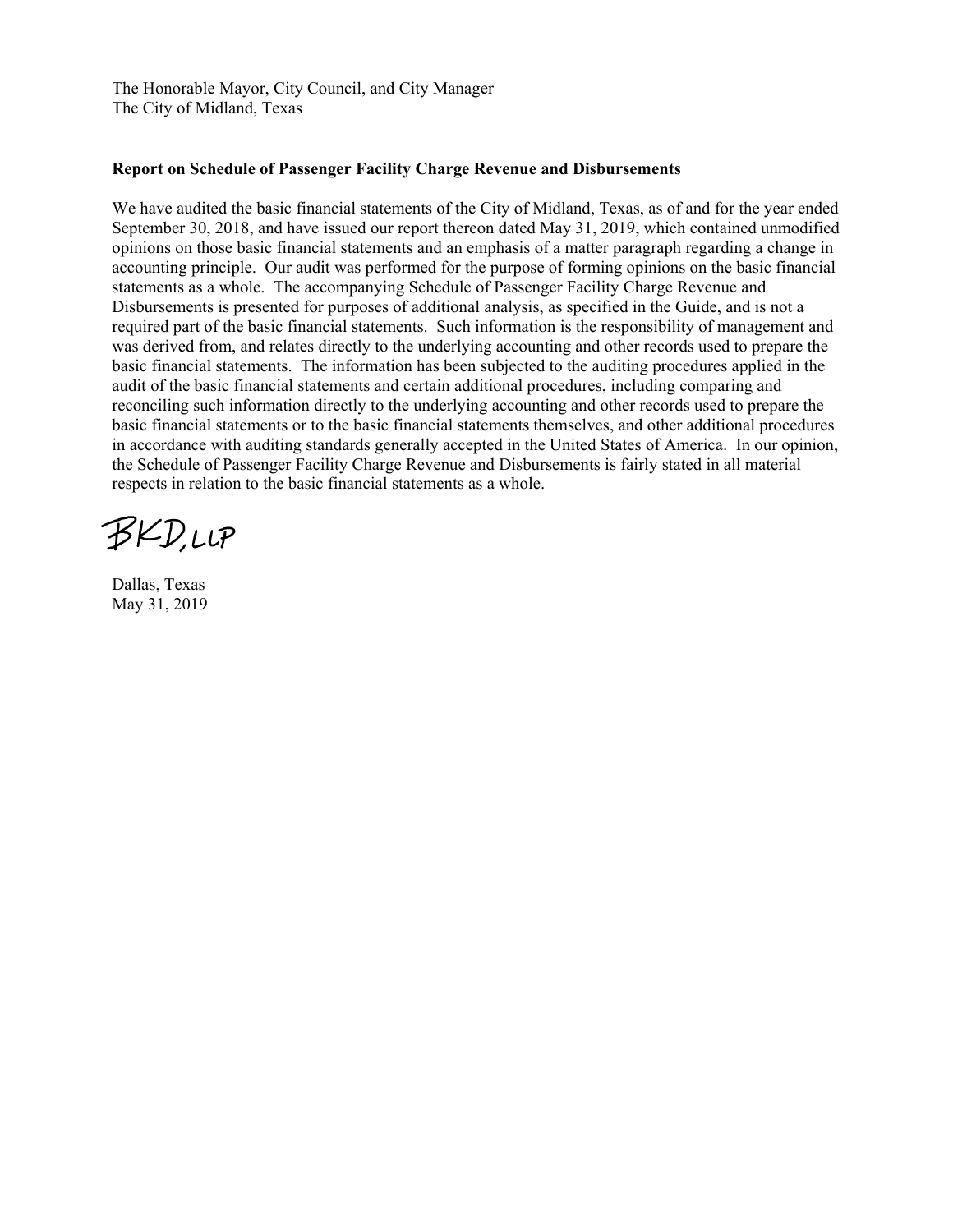#### **10/1/17-9/30/18 Midland International Air and Space Port City of Midland, Texas FY - 18**

|                                                                                    |                    | <b>FY-17</b><br><b>Program Total</b> |          | Quarter 1<br>Oct. - Dec.                   |          | Quarter 2<br>Jan. - Mar. |          | Quarter 3<br>Apr. - Jun. |          | Quarter 4<br>Jul. - Sep.       |            | FY-18<br>Total                     |          | <b>FY-18</b><br>Program Total |
|------------------------------------------------------------------------------------|--------------------|--------------------------------------|----------|--------------------------------------------|----------|--------------------------|----------|--------------------------|----------|--------------------------------|------------|------------------------------------|----------|-------------------------------|
| Revenue<br>Collections                                                             | \$                 | 40,370,071 \$                        |          | 526,005                                    |          | 520,411 \$               |          | 624,477 \$               |          | 528,148 \$                     |            | 2,199,041 \$                       |          | 42,569,112                    |
| Interest<br><b>Total Revenue</b>                                                   | \$<br>$\mathbb{S}$ | 2,640,322 \$<br>43,010,393 \$        |          | 28,874<br>554,879 \$                       |          | 32,132 \$<br>552,543 \$  |          | 22,789 \$<br>647,266 \$  |          | 38,899 \$<br>567,047 \$        |            | 122,694 \$<br>2,321,735 \$         |          | 2,763,016<br>45,332,128       |
|                                                                                    |                    |                                      |          |                                            |          |                          |          |                          |          |                                |            |                                    |          |                               |
| <b>Disbursements</b>                                                               |                    |                                      |          |                                            |          |                          |          |                          |          |                                |            |                                    |          |                               |
| App 94-02                                                                          |                    | 119,012 \$                           |          |                                            | \$       |                          | \$       |                          | \$       |                                | \$         |                                    | \$       | 119,012                       |
| Proj. 2-1 - Rehab. RW 4-22<br>Proj. 2-2 - Rehab. RW 16L-34R                        | \$<br>\$           | 79,340 \$                            |          | ä,                                         | \$       |                          | \$       |                          | \$       | $\sim$                         | \$         | $\blacksquare$                     | \$       | 79,340                        |
| Proj. 2-3 - Rehab. Airf. Taxiways<br>Proj. 2-4 - Const. New Terminal               | \$<br>\$           | 223,673 \$<br>30,303,864 \$          |          | ÷.                                         | \$<br>\$ | ÷                        | \$<br>\$ | a.                       | \$<br>\$ | ÷.                             | \$<br>\$   | $-$ \$<br>$\sim$                   | \$       | 223,673<br>30,303,864         |
| Total App - 02                                                                     | \$                 | 30,725,889 \$                        |          |                                            | \$       |                          | \$       | ÷.                       | \$       |                                | - \$       | $\blacksquare$                     | \$       | 30,725,889                    |
| App 01-04                                                                          |                    |                                      |          |                                            |          |                          |          |                          |          |                                |            |                                    |          |                               |
| Proj. 4-1 - Recon. N. Apron & Drn.                                                 | \$                 | 364,099                              | \$       |                                            | \$       |                          | \$       |                          |          | \$                             | \$         |                                    | \$       | 364,099                       |
| Proj. 4-2 - Rehab. RW & Txwy.                                                      | \$                 | 60,187                               | \$       |                                            | \$       |                          | \$       |                          |          | \$                             | \$         |                                    | \$       | 60,187                        |
| Proj. 4-3 - Reloc. & Recon Txwy. Z<br>Proj. 4-4 - Replace ARFF Facility            | \$<br>\$           | 213,215<br>190,000                   | \$<br>\$ | ä,                                         | \$<br>\$ |                          | \$<br>\$ |                          |          | \$<br>\$                       | \$<br>\$   |                                    | \$<br>\$ | 213,215<br>190,000            |
| Proj. 4-5 - Recon. Txwy C,H,P Intr.                                                | \$                 | 109,988                              | \$       |                                            | \$       |                          | \$       |                          |          | \$                             | \$         | $\sim$                             | \$       | 109,988                       |
| Proj. 4-6 - Recon. S. Apron                                                        | \$                 | 378,432                              | \$       |                                            | \$       |                          | \$       |                          |          | \$                             | \$         |                                    | \$       | 378,432                       |
| Proj. 4-7 - Acquire 2 ARFF Veh.                                                    | \$                 | 80,000                               | \$       |                                            | \$       |                          | \$       |                          |          | \$                             | \$         |                                    | \$       | 80,000                        |
| Total App - 04                                                                     | \$                 | 1,395,921 \$                         |          |                                            | \$       |                          | \$       | $\mathbf{r}$             |          | \$<br>$\blacksquare$           | \$         | $\blacksquare$                     | \$       | 1,395,921                     |
|                                                                                    |                    |                                      |          |                                            |          |                          |          |                          |          |                                |            |                                    |          |                               |
| App 07-05<br>Proj. 5-1 - PFC Admin. Fee                                            | \$                 | 50,000 \$                            |          | ٠                                          | \$       |                          | \$       |                          | \$       |                                | \$         |                                    | \$       | 50,000                        |
| Proj. 5-2 - 10/28 Shoulder                                                         | \$                 | 108,702 \$                           |          | ä,                                         | \$       |                          | \$       |                          | \$       | ÷.                             | \$         | $\blacksquare$                     | \$       | 108,702                       |
| Proj. 5-3 - Repl. FIDS/BIDS                                                        | \$                 | 27,815 \$                            |          |                                            | \$       |                          | \$       |                          | \$       |                                | \$         | $\blacksquare$                     | \$       | 27,815                        |
| Proj. 5-4 - Swpr. Snow Rem. Veh.                                                   | \$                 | 36,596 \$                            |          |                                            | \$       |                          | \$       |                          | \$       |                                | \$         | $\overline{\phantom{a}}$           | \$       | 36,596                        |
| Proj. 5-5 - Airp. Master Drng. Plan<br>Proj. 5-6 - Rehab. RW 16R/34L               | \$<br>\$           | 3,750<br>227,731 \$                  | \$       |                                            | \$<br>\$ |                          | \$<br>\$ |                          | \$<br>\$ |                                | \$<br>\$   | $\sim$                             | \$<br>\$ | 3,750<br>227,731              |
| Proj. 5-7 - Rehab. RW 10/28                                                        | \$                 | 184,490 \$                           |          | ÷                                          | \$       |                          | \$       |                          | \$       | ÷                              | \$         | $\overline{\phantom{a}}$           | \$       | 184,490                       |
| Proj. 5-8 - Swpr. Snow Rem. Eq.                                                    | \$                 | $\blacksquare$                       | \$       | ٠                                          | \$       |                          | \$       |                          | \$       | $\overline{a}$                 | \$         | $\sim$                             | \$       |                               |
| Proj. 5-9 - Airf. Light/Sign                                                       | \$                 | 82,320 \$                            |          | ä,                                         | \$       |                          | \$       |                          | \$       | ä,                             | \$         | ÷,                                 | \$       | 82,320                        |
| Proj. 5-10 - Rehab. Txwys.<br>Total App - 05                                       | \$<br>\$           | 210,745<br>932,149 \$                | \$       | $\overline{\phantom{a}}$<br>$\blacksquare$ | \$<br>\$ | $\overline{a}$           | \$<br>\$ | $\blacksquare$           | \$<br>\$ | $\frac{1}{2}$                  | \$<br>- \$ | $\blacksquare$                     | \$<br>\$ | 210,745<br>932,149            |
|                                                                                    |                    |                                      |          |                                            |          |                          |          |                          |          |                                |            |                                    |          |                               |
| App 12-06                                                                          |                    |                                      |          |                                            |          |                          |          |                          |          |                                |            |                                    |          |                               |
| Proj. 6-1 - Terminal Rehab.<br>Proj. 6-2 - Exec. Apron Recon.                      | \$<br>\$           | 186,637 \$<br>310,103 \$             |          |                                            | \$<br>\$ |                          | \$<br>\$ |                          | \$<br>\$ |                                | \$<br>\$   | - \$<br>$\overline{\phantom{a}}$   | \$       | 186,637<br>310,103            |
| Proj. 6-3 - NW Taxilane, Emer Rdwy.                                                | \$                 | 73,586                               | - \$     | ÷                                          | \$       |                          | \$       |                          | \$       | $\sim$                         | \$         | $\blacksquare$                     | \$       | 73,586                        |
| Proj. 6-4 - Wildlife Hazard Asses.                                                 | \$                 | $\overline{\phantom{a}}$             | \$       |                                            | \$       |                          | \$       |                          | \$       |                                | \$         |                                    | \$       | $\overline{\phantom{a}}$      |
| Proj. 6-5 - RW 4/22 16R/34L Reh. Design                                            | \$                 | $\overline{\phantom{a}}$             | \$       |                                            | \$       |                          | \$       |                          | \$       |                                | \$         |                                    | \$       |                               |
| Proj. 6-6 - Emer. Perimeter Rdwy, Gate Reh                                         | \$                 | 19,500                               | \$       |                                            | \$<br>\$ |                          | \$       |                          | \$       |                                | \$         | $\overline{\phantom{a}}$           | \$       | 19,500                        |
| Proj. 6-7 - Airport Drng. Improvements<br>Proj. 6-8 - Ent. Road Guidance Sign Reh. | \$<br>\$           | 1,330,700                            | \$<br>\$ |                                            | \$       |                          | \$<br>\$ |                          | \$<br>\$ | $\sim$                         | \$<br>\$   | $\overline{\phantom{a}}$<br>$\sim$ | \$<br>\$ | 1,330,700                     |
| Proj. 6-9 - Airp. Radio Comm. Sys. Upgrade                                         | \$                 |                                      | \$       |                                            | \$       |                          | \$       |                          | \$       | ٠                              | \$         | $\sim$                             | \$       |                               |
| Proj. 6-10 - Airfield Lighting Cable Repl.                                         | \$                 | 1,366,361 \$                         |          | $\overline{\phantom{a}}$                   | \$       | ä,                       | \$       | $\overline{\phantom{a}}$ | \$       | 35,395 \$                      |            | 35,395 \$                          |          | 1,401,756                     |
| Proj. 6-11 - Txwy V Apron Expansion<br>Total App - 06                              | \$<br>\$           | 3,286,887 \$                         | \$       | $\blacksquare$                             | \$<br>\$ |                          | \$<br>\$ | $\blacksquare$           | \$<br>\$ | 35,395 \$                      | \$         | 35,395 \$                          | S        | 3,322,282                     |
|                                                                                    |                    |                                      |          |                                            |          |                          |          |                          |          |                                |            |                                    |          |                               |
| App 14-07<br>Proj 7-1 - Airfield Security Access Control Sy                        | \$                 |                                      | \$       |                                            | \$       |                          | \$       |                          |          | \$                             | \$         |                                    | \$       |                               |
| Proj 7-2 - Aircraft Ramp Lighting System                                           | \$                 | 448,064                              | \$       | ÷,                                         | \$       |                          | \$       |                          |          | \$<br>20,765                   | - \$       | 20,765                             | - \$     | 468,829                       |
| Proj 7-3 - Construct RW 16R Run-Up                                                 | \$                 | 879,200                              | \$       | ä,                                         | \$       |                          | \$       |                          |          | \$<br>$\overline{\phantom{a}}$ | \$         | $\overline{\phantom{a}}$           | \$       | 879,200                       |
| Proj 7-4 - Northwest Taxilane Extension                                            | \$                 |                                      |          |                                            |          |                          | \$       |                          |          | \$                             | \$         |                                    | \$       |                               |
|                                                                                    |                    | 1,327,264                            |          |                                            |          |                          |          |                          |          | 20,765                         |            | 20,765                             |          | 1,348,029                     |
| APP 18-08                                                                          |                    |                                      |          |                                            |          |                          |          |                          |          |                                |            |                                    |          |                               |
| Proj 8-1 - Rehab Runway 10/28                                                      | \$                 |                                      | \$       |                                            | \$       |                          | \$       |                          |          | \$                             | \$         |                                    | \$       |                               |
| Proj 8-2 - Rehab RW 16R/34L<br>Proj 8-3 - Rehab Taxiways                           | \$<br>\$           |                                      | \$<br>\$ |                                            | \$<br>\$ |                          | \$<br>\$ |                          |          | \$<br>S                        | \$<br>\$   |                                    | \$<br>\$ |                               |
| Proj 8-4 - RIM                                                                     | \$                 |                                      | \$       |                                            | \$       |                          | \$       |                          |          | \$                             | \$         |                                    | \$       |                               |
| Proj 8-5 - Improve Security Checkpoint                                             | \$                 |                                      | \$       |                                            | \$       |                          | \$       |                          |          | \$                             | \$         |                                    | \$       |                               |
| Proj 8-6 - Airport Wildlife Management                                             | \$                 |                                      | \$       |                                            | S        |                          | \$       |                          |          | \$                             | \$         |                                    | \$       |                               |
| Proj 8-7 - Security Access Control<br>Proj 8-8 - Airfield Storm Drain              | \$<br>\$           |                                      | \$<br>\$ |                                            | S<br>\$  |                          | \$<br>\$ |                          |          | \$<br>56,145<br>S              | \$<br>\$   | 56,145                             | \$<br>\$ | 56,145                        |
| Proj 8-9 PFC Admin Charges                                                         | \$                 |                                      | \$       |                                            | \$       |                          | \$       |                          |          | S                              | \$         |                                    | \$       |                               |
|                                                                                    |                    |                                      |          |                                            |          |                          |          |                          |          | 56,145                         |            | 56,145                             |          | 56,145                        |
| <b>Total Disbursements</b>                                                         | \$                 | 37,668,110 \$                        |          | $-$ \$                                     |          |                          | $-$ \$   |                          | $-$ \$   | 112,306 \$                     |            | 112,306 \$                         |          | 37,780,415                    |
| Net PFC Revenue (rev. - disb.)                                                     |                    |                                      | \$       | 554,879 \$                                 |          | 552,543 \$               |          | 647,266 \$               |          | 454,741 \$                     |            | 2,209,429                          |          |                               |
| <b>PFC Account Balance</b>                                                         | $\mathfrak{S}$     | 5,342,283 \$                         |          | 5,897,162 \$                               |          | 6,449,705 \$             |          | 7,096,971 \$             |          | 7,551,712 \$                   |            | 7,551,712 \$                       |          | 7,551,713                     |

See accompanying independent auditor's report and notes to the schedule of passenger facility charge revenue and disbursements 6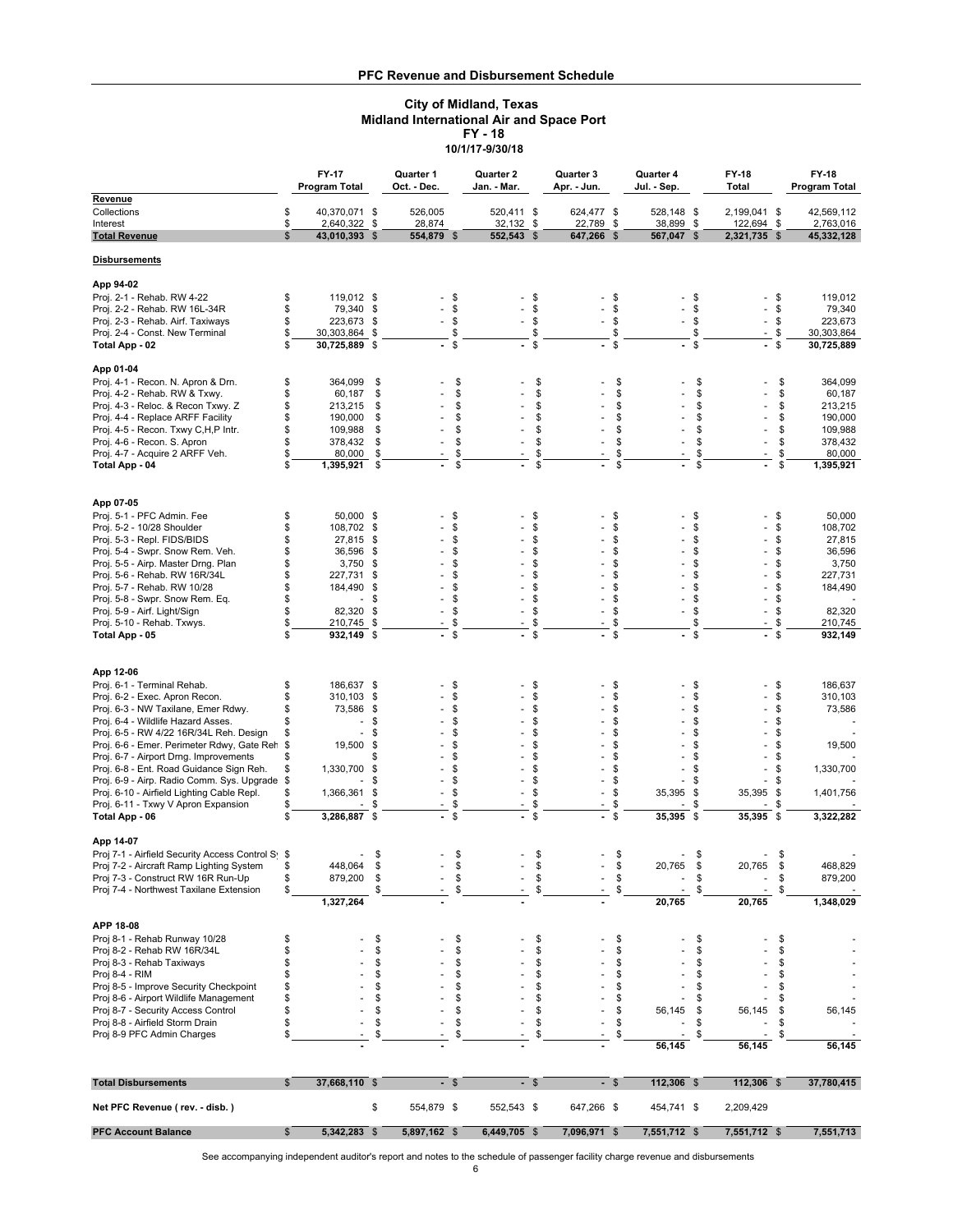## CITY OF MIDLAND, TEXAS MIDLAND INTERNATIONAL AIR AND SPACE PORT

## Notes to the Schedule of Passenger Facility Charge Revenue and Disbursements For the Year Ended September 30, 2018

#### 1. Description of the Program

Sections 9110 and 9111 of the Aviation Safety and Capacity Expansion Act of 1990, enacted on November 5, 1990, authorized by the Secretary of Transportation, further delegated to the Federal Aviation Administration (FAA) Administrator, to approve the local imposition of an airport passenger facility charge (PFC) of \$1, \$2, \$3, or \$4.50 per enplaned passenger for use on certain airport projects. On May 29, 1991, the FAA issued Part 158 of the Federal Aviation Regulations outlining policies and procedures for the PFC Program. Under Part 158, public agencies controlling commercial service airports can apply to the FAA for authority to impose a PFC for use on eligible projects. The Midland International Air and Space Port (Airport) was initially authorized by the FAA to impose and use a \$3 passenger charge. In June 2004, the Airport was granted FAA approval to collect at the \$4.50 per enplaned passenger rate. The Airport began collecting at the \$4.50 rate effective November 1, 2004. However, January 1, 2014 the passenger charge decreased from \$4.50 to \$3.00 temporarily for the period January 1, 2014 to October 31, 2014 and returned to \$4.50 on November 1, 2014.

Passenger facility charges collected are deposited and separately held in a restricted account along with interest earned on such funds. Disbursements shown in the schedule of passenger facility charge revenue and disbursements represent those amounts transferred from the restricted account to reimburse the Airport for the PFC qualified portion of amounts expended on eligible projects.

#### 2. Basis of Accounting - Schedule of Passenger Facility Charge Revenue and Disbursements

The accompanying Schedule of Passenger Facility Charge Revenue and Disbursements presents the revenues received from the passenger facility charges and disbursements paid on approved projects.

The schedule is prepared on a cash basis and, consequently, does not agree to the basic financial statements, but is reconciled to the financial statements as follows:

| <b>PFC Cash Basis Collections</b>           | S        | 2,199,041  |
|---------------------------------------------|----------|------------|
| Fiscal Year 2017 Accrual                    |          | (253, 865) |
| Fiscal Year 2018 Accrual                    |          | 314,445    |
| <b>PFC Revenue Per Financial Statements</b> | <b>R</b> | 2,259,621  |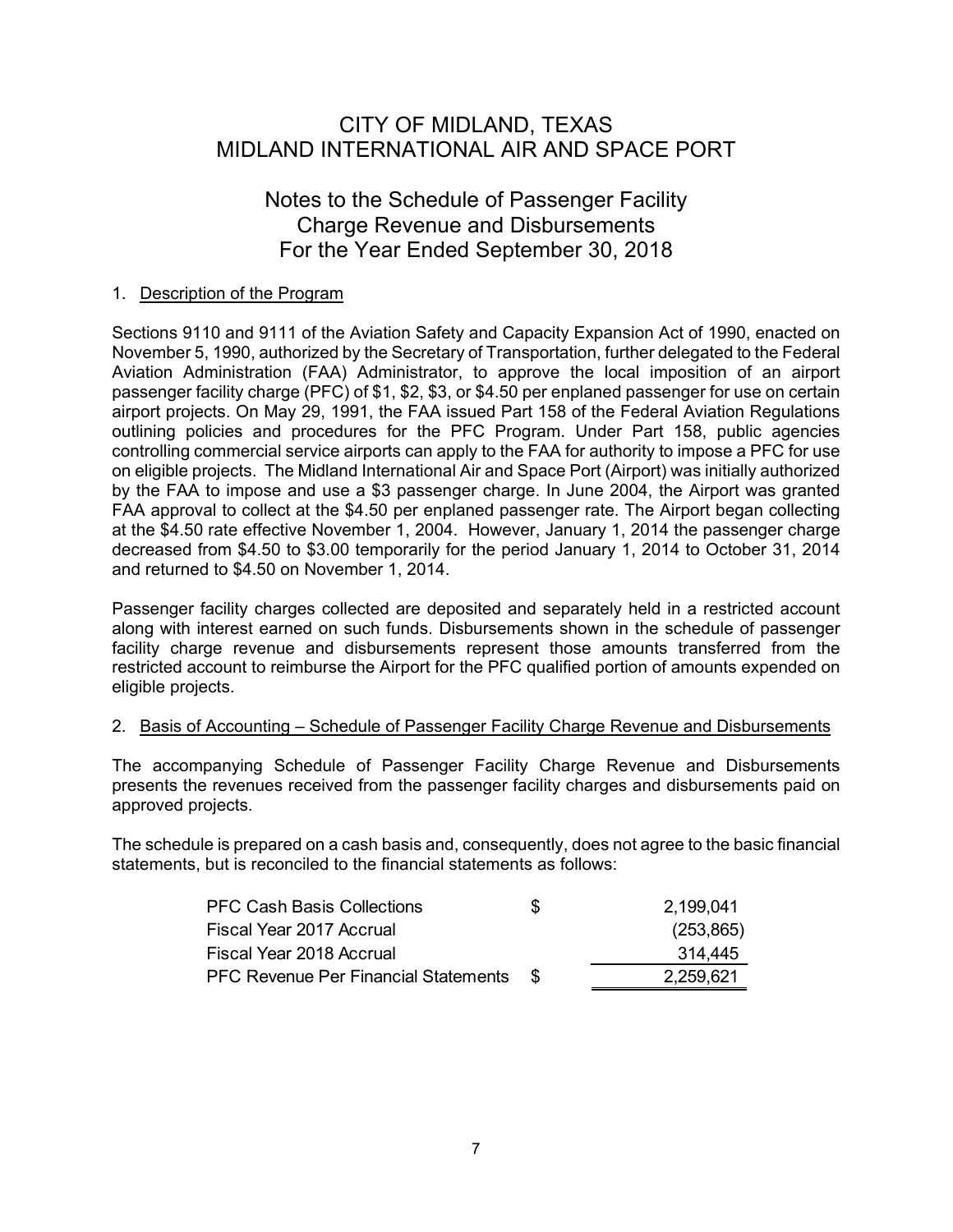## CITY OF MIDLAND, TEXAS MIDLAND INTERNATIONAL AIR AND SPACE PORT

## Notes to the Schedule of Passenger Facility Charge Revenue and Disbursements For the Year Ended September 30, 2018

#### 3. Disbursements

Disbursements of \$35,395 for Project # 6-10 – Airfield Lighting Cable Replacement, \$20,765 for Project # 7-2 – Aircraft Ramp Lighting System, and \$56,145 for Project # 8-7 – Security Access Control occurred during fiscal year 2018. No other disbursements occurred in the current year as several projects were abandoned or postponed. The Airport was approved for Application #8 with the FAA for approval of nine new projects. The FAA approved the application on February 15, 2018.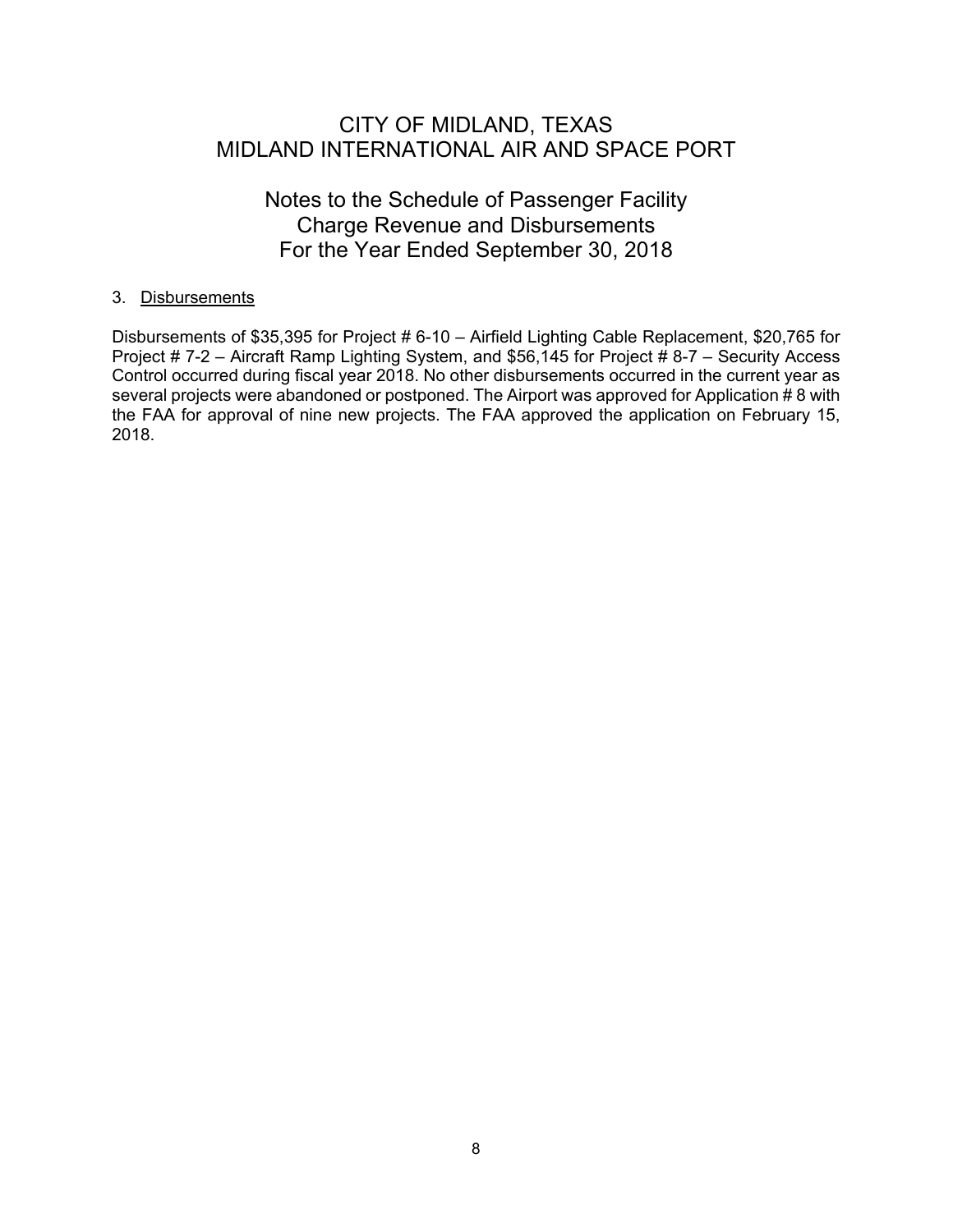# **City of Midland Schedule of Findings and Questioned Costs Year Ended September 30, 2018**

## *Summary of Auditor's Results*

| 1.  | Type of report issued on PFC financial statements.                                                                                                       | $\boxtimes$ Unmodified |    | Qualified       |
|-----|----------------------------------------------------------------------------------------------------------------------------------------------------------|------------------------|----|-----------------|
| 2.  | Type of report on PFC compliance.                                                                                                                        | $\boxtimes$ Unmodified |    | Qualified       |
| 3.  | Quarterly revenue and expenditures reconcile with<br>submitted quarterly reports and reported un-liquidated<br>revenue matches actual amounts.           | $\boxtimes$ Yes        |    | No              |
| 4.  | PFC revenue and interest is accurately reported on FAA<br>Form 5100-127.                                                                                 | $\boxtimes$ Yes        |    | No              |
| 5.  | The Public Agency maintains a separate financial<br>accounting record for each application.                                                              | $\boxtimes$ Yes        |    | $\overline{N}$  |
| 6.  | Funds disbursed were for PFC eligible items as<br>identified in the FAA decision to pay only for the<br>allowable costs of the project.                  | $\boxtimes$ Yes        | No | N/A             |
| 7.  | Monthly carrier receipts were reconciled with quarterly<br>carrier reports.                                                                              | $\boxtimes$ Yes        |    | N <sub>o</sub>  |
| 8.  | PFC revenues were maintained in a separate interest-<br>bearing capital account or commingled only with other<br>interest-bearing airport capital funds. | $\boxtimes$ Yes        |    | No              |
| 9.  | Serving carriers were notified of PFC program<br>actions/changes approved by the FAA.                                                                    | $\boxtimes$ Yes        |    | No              |
| 10. | Quarterly reports were transmitted (or available via<br>website) to remitting carriers.                                                                  | $\boxtimes$ Yes        |    | $\exists$ No    |
| 11. | The Public Agency is in compliance with Assurances 5, 6,<br>7 and 8.                                                                                     | $\boxtimes$ Yes        |    | No              |
| 12. | Project design and implementation is carried out in<br>accordance with Assurance 9.                                                                      | $\boxtimes$ Yes        |    | No              |
|     | 13. Program administration is carried out in accordance with<br>Assurance 10.                                                                            | $\boxtimes$ Yes        |    | No              |
|     | 14. For those public agencies with excess revenue, a<br>plan for the use of this revenue has been submitted<br>to the FAA for review and concurrence.    | Yes                    | No | $\boxtimes$ N/A |